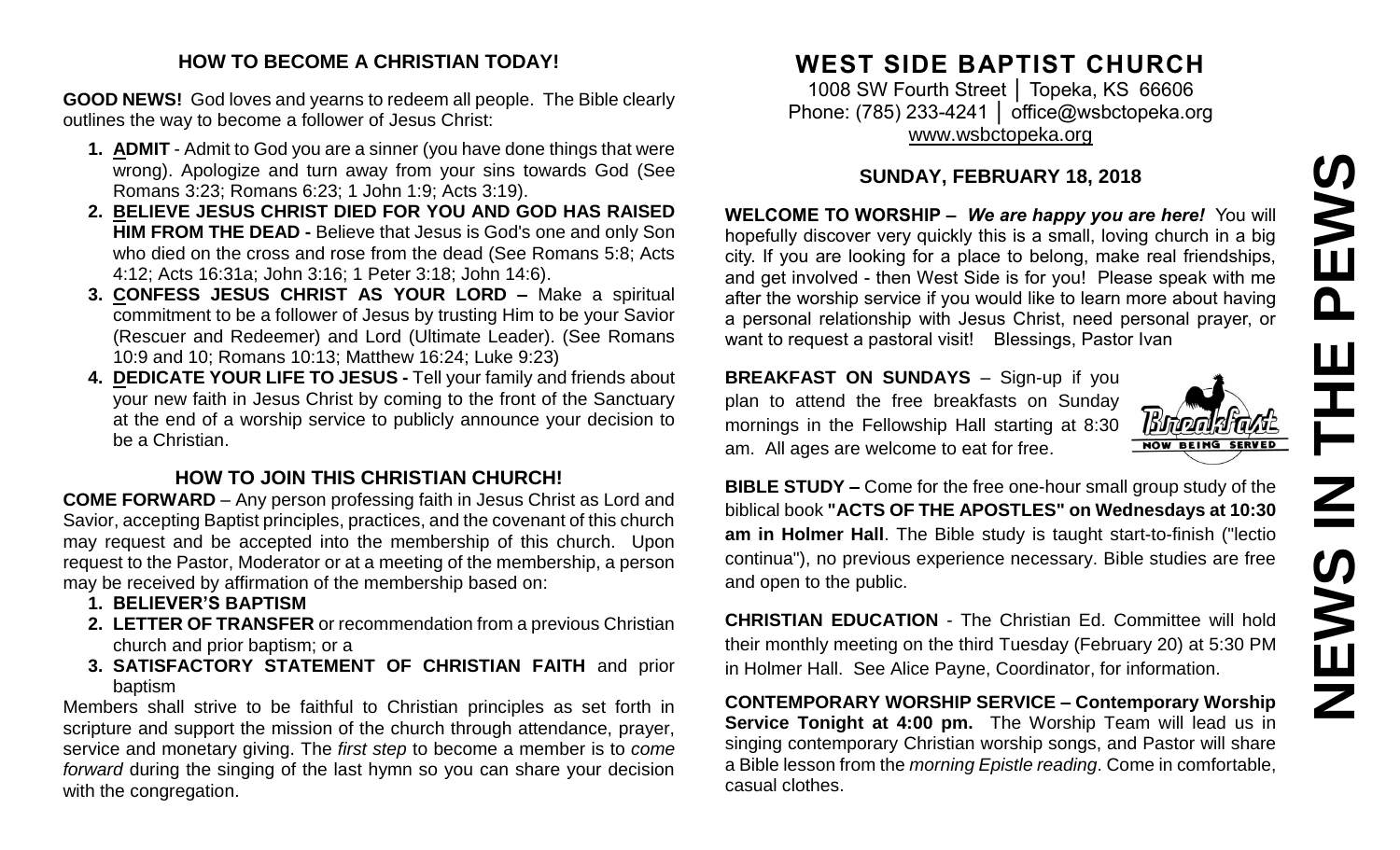## **FINANCIAL PEACE UNIVERSITY –** Take Control of Your Money. Get out of



debt. Plan for retirement. Financial Peace University is a nine week, easy-to-follow program to help you learn how to get out of debt, create a budget, make wise spending decisions, save for the future, and so much

more! Join **Financial Peace University on Mondays at 6:30 pm in Holmer Hall. Register in the Church Office or on-line at https://www.daveramsey.com.** See Pastor for details

**FRUIT & VEGETABLE FOOD PANTRY –** Free bread, fruits, and vegetables on **Wednesdays from 4:00 pm to 6:00 pm** or while supplies last at West Side Baptist Church, 1008 SW 4th St., Topeka. **Program eligibility:**  Households in Topeka area (zip code 66601-66619). **ID required:** a piece of US Mail with client's name and current address for identification. One household per address. Client must be present. All food is available no cost.

**MUSIC COMMITTEE –** The Music Committee (Choir Director, Organist, and Pastor) has its weekly meeting to select hymns, songs, and spirituals for worship services on **Tuesdays at 9:00 am in Holmer Hall.** All are welcome!.

**OUTREACH COMMITTEE –** The Outreach and Evangelism Committee has its monthly meeting on the **fourth Tuesday of each month (February 27) at 6:30 pm in Holmer Hall.** See Mark Calloway, Coordinator, for information.

**RIDE TO CHURCH** - If you need transportation to/from a worship service, Wednesday nights, or another church-related activity, please **call the Church Office at (785) 233-4241 during Office hours (Tuesday thru Friday, 8:00 a.m. to 4:30 p.m.)**. Volunteers are needed to ride along with our driver to transport children on Wednesdays and Sundays. Contact Mark Calloway if you would like to volunteer.

**WORLD MISSION CONFERENCE** – Plan now to attend the **World Mission Conference this next summer (Wednesday, July 4 thru Saturday, 7, 2018) at the American Baptist Assembly in Green Lake, Wisconsin sponsored by our ABCUSA International Ministries (IM)**. Registration deadline: June 1.

# **WEEKLY CALENDAR**

#### **SUNDAY, FEBRUARY 18**

| $8:30$ am  | Breakfast (FH)                   |
|------------|----------------------------------|
| $9:15$ am  | <b>Sunday School</b>             |
| $10:30$ am | Worship Service (S)              |
| $2:30$ pm  | Missions Meeting (HH)            |
| $4:00$ pm  | Contemporary Worship Service (S) |
|            |                                  |

#### **MONDAY, FEBRUARY 19**

| $9:00 - 11:00$ am Baby Closet Ministry          |
|-------------------------------------------------|
| $6:00 - 9:00$ pm Capital City Men's Chorus (FH) |
| 6:30 – 8:00 pm Financial Peace University (HH)  |

#### **TUESDAY, FEBRUARY 20**

| $9:00$ am         | Music Committee (HH)             |
|-------------------|----------------------------------|
| $5:30 \text{ pm}$ | <b>Christian Ed Meeting (HH)</b> |

#### **WEDNESDAY, FEBRUARY 21**

| $10:30$ am        | Bible Study (HH)                       |
|-------------------|----------------------------------------|
| $4:00 - 6:00$ pm  | Fruit & Vegetable Food Pantry (FH)     |
| $4:30 - 7:00$ pm  | <b>Baby Closet Ministry</b>            |
|                   | No Open Gym Time                       |
|                   | No Supper (FH)                         |
|                   | No WWW Kids Bible Club and Adult Study |
| $7:00 \text{ pm}$ | Choir Rehearsal (S)                    |
|                   |                                        |

#### **THURSDAY, FEBUARY 22**

1:00 – 3:00 pm Baby Closet

## **FRIDAY, FEBRUARY 23**

#### **SATURDAY, FEBRUARY 24**

1:00 pm Worship Team Rehearsal (S)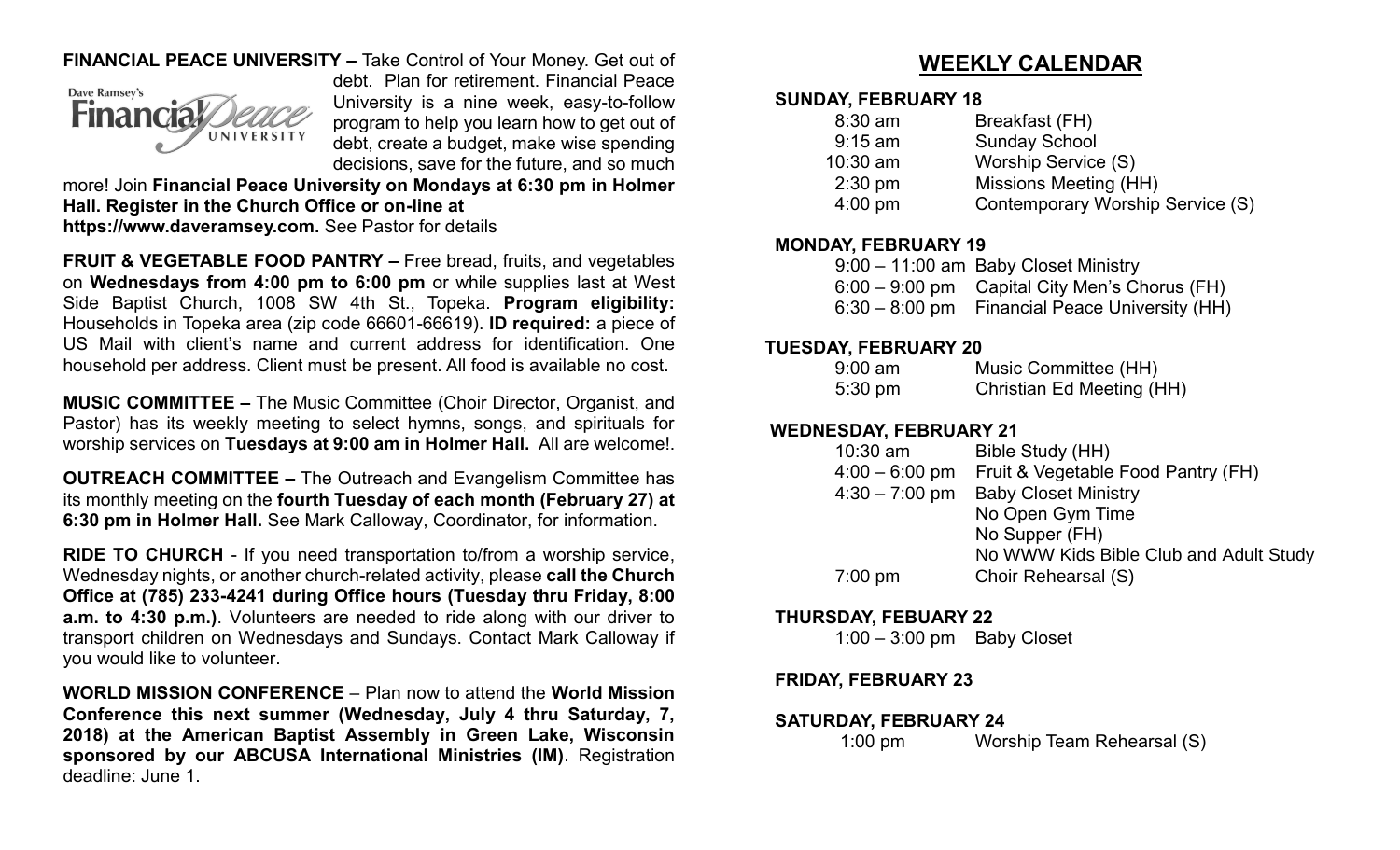# **IN OUR THOUGHTS AND PRAYERS**

Joe Abby – Healing for health concerns; doing better (Pat Abby's husband) Mark Arnold – Healing for health concerns – bone marrow transplant Mark Calloway – Healing for health concerns Al Carpenter - Health concerns (Harry and Pat's son) Harry Carpenter – Healing for health concerns Pat Carpenter – Treatment and Health concerns Esther Carrier – Healing for health concerns – thyroid treatment Ernie and Judy Longstaff – Healing for health concerns – tests and ankle Shane Longstaff – Healing (Ernie & Judy Longsaff's grandson) Hilda Lundgren – Healing for health concerns – wound care Nancy May – Healing for health concerns Marie Merrifield – Healing for health concerns Rogene Moody – Healing for health concerns – wound care Don Morris – Healing for health concerns - Janet Nyfeler – Healing for health concerns – ear and sinus Ken Paslay – Healing for health concerns - Sonny Payne – Healing for health concerns (Clarence Payne's brother) Becky Poe – Healing for health concerns – Bob Roesler – Interim Minister at FBC of Topeka, starting Feb. 1, 2018 Jill Roesler – Healing for health concerns Keith Springer – Healing for health concerns (Marianne Spano's brother) Lola Zab – Healing for health concerns (Marianne Spano's sister) **HOMEBOUND:** \*June Cunningham – Healing for health concerns (Brewster Place) \*Gerald Haney – Healing for health concerns \*Russ Hunter – Healing for health concerns \*Mary Lou Johnson – Healing for health concerns \*Alice Kieffer – Healing for health concerns \*Karen Kirby – Healing for health concerns \*Reginald Kirby – Healing for health concerns \*Etta Landis – Healing for health concerns (Legend at Capital Ridge) \*Madeleine Martinson – Healing for health concerns (Fleming Place) \*Mae Martin – Healing for health concerns (Plaza West Care Center) \*Juanita Plankinton – Healing for health concerns \*Hazel Smith-Tindall – Healing for health concerns

**MISSIONARIES VISITING** – Join us for these amazing opportunities:

- **Revs. Keith and Debbie Myers**, ABCUSA Missionaries serving in Central Mexico, will be visiting WSBC on **Sunday, March 25 at 4:00 pm**. They will share about their work with the Council of Rural Indigenous Evangelicals of Mexico. You can find more information about the Myers and their ministry at: [www.internationalministries.org/author/dk-myers.](http://www.internationalministries.org/author/dk-myers)
- **Rev. Emerson and Ivy Wu,** ABCUSA Missionaries serving in China and Hong Kong, will be visiting WSBC on **Sunday, April 29 at 4:00 pm**. They will share about their work with Global Chinese Training Ministry. Please pray for the Wu family. You can find more information about the Wu family and their work in China at: [www.internationalministries.org/author/ei-wu.](http://www.internationalministries.org/author/ei-wu)

# 10 Ways to Stay Healthy During Cold and Flu Season

This year has been a challenge for all of us with staying well. Getting flu vaccine is your best defense, but you may also use the following 10 tips to fight the flu this year:

- Wash your hands frequently, especially after blowing your nose, coughing, sneezing, being with ill people and especially before you eat
- Avoid sharing objects
- Avoid touching your nose, mouth and eyes
- Get enough sleep and avoid getting "run down"
- Reduce stress
- Use tissues for coughs and sneezes and dispose of them immediately and appropriately
- Eat right and get regular exercise
- Avoid crowds and keep your distance from people whom you know are ill
- If you are sick, avoid contact with the frail, very young and elderly
- If you are sick, stay home from work or school